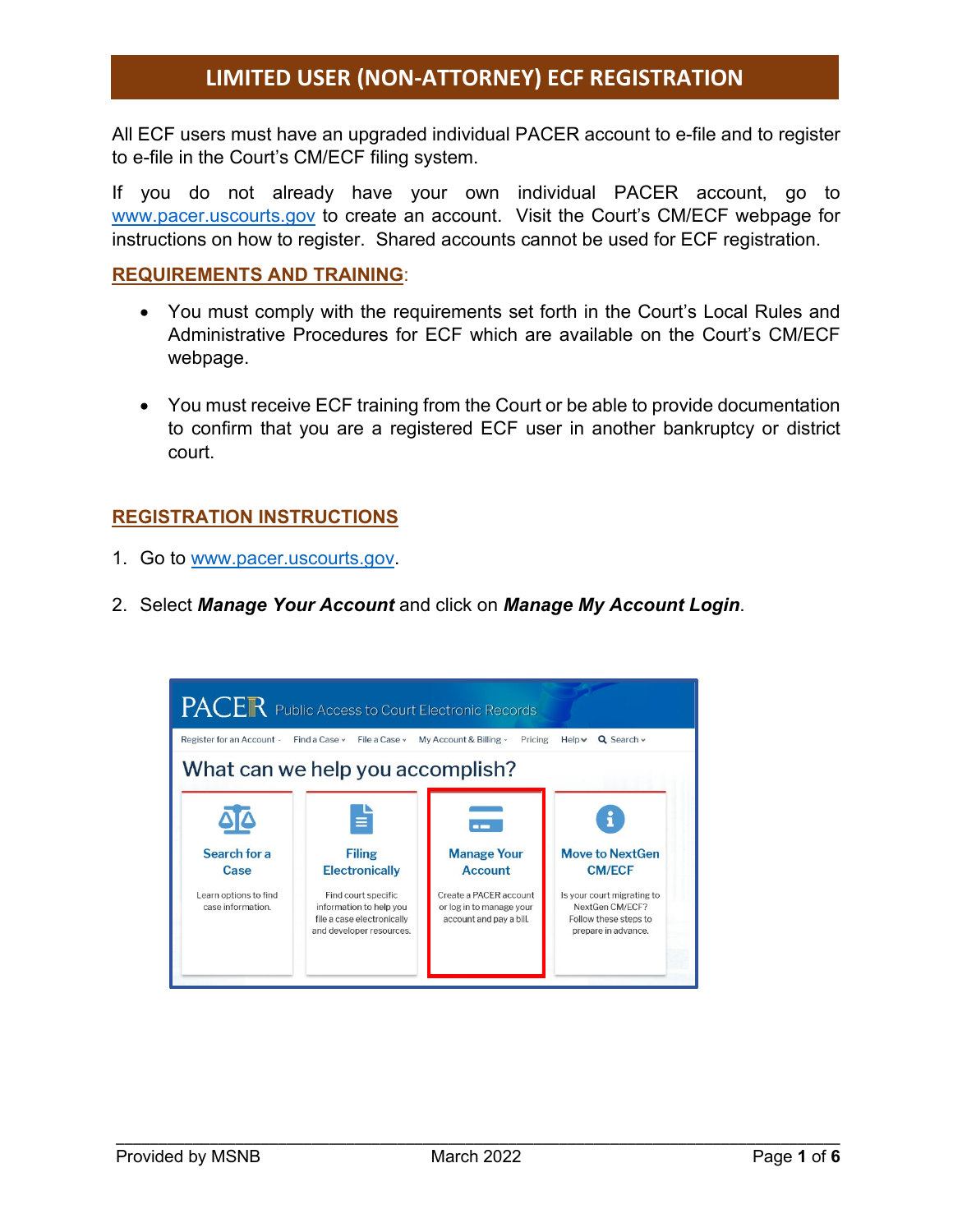3. Login using your individual PACER account username and password.

| $\bigstar$ Login<br>Required Information                                                                                                                                                                                                                                                                                                                                                                                                                                                                                                                                                                                                                                                                                 |
|--------------------------------------------------------------------------------------------------------------------------------------------------------------------------------------------------------------------------------------------------------------------------------------------------------------------------------------------------------------------------------------------------------------------------------------------------------------------------------------------------------------------------------------------------------------------------------------------------------------------------------------------------------------------------------------------------------------------------|
| Username *                                                                                                                                                                                                                                                                                                                                                                                                                                                                                                                                                                                                                                                                                                               |
| Password *                                                                                                                                                                                                                                                                                                                                                                                                                                                                                                                                                                                                                                                                                                               |
| Cancel<br>Clear<br>Login                                                                                                                                                                                                                                                                                                                                                                                                                                                                                                                                                                                                                                                                                                 |
| Need an Account?   Forgot Your Password?   Forgot Username?                                                                                                                                                                                                                                                                                                                                                                                                                                                                                                                                                                                                                                                              |
| This is a restricted government website for official PACER use only. All<br>activities of PACER subscribers or users of this system for any purpose,<br>and all access attempts, may be recorded and monitored by persons<br>authorized by the federal judiciary for improper use, protection of system<br>security, performance of maintenance and for appropriate management by<br>the judiciary of its systems. By subscribing to PACER, users expressly<br>consent to system monitoring and to official access to data reviewed and<br>created by them on the system. If evidence of unlawful activity is<br>discovered, including unauthorized access attempts, it may be reported to<br>law enforcement officials. |

4. Select the **Maintenance** tab and click on the *Non-Attorney E-File Registration* link.



5. Select **U. S. Bankruptcy Courts** from the **Court Type** list. Select **Mississippi Northern Bankruptcy Court** from the **Court** list.

| <b>Filer Information</b> |                                                                                                                                                                                                                                                                                 |                                        |  |  |  |
|--------------------------|---------------------------------------------------------------------------------------------------------------------------------------------------------------------------------------------------------------------------------------------------------------------------------|----------------------------------------|--|--|--|
|                          | Please note that not all courts accept non-attorney filers and some accept only specific<br>types of non-attorney filers. If the selected court does not allow a specific type of non-<br>attorney filer, you will not be able to register for filing privileges at that court. |                                        |  |  |  |
| * Required Information   |                                                                                                                                                                                                                                                                                 |                                        |  |  |  |
|                          | Court Type *                                                                                                                                                                                                                                                                    | U.S. Bankruptcy Courts<br>$\checkmark$ |  |  |  |
|                          | Court *                                                                                                                                                                                                                                                                         | Mississippi Northern Bankruptc V       |  |  |  |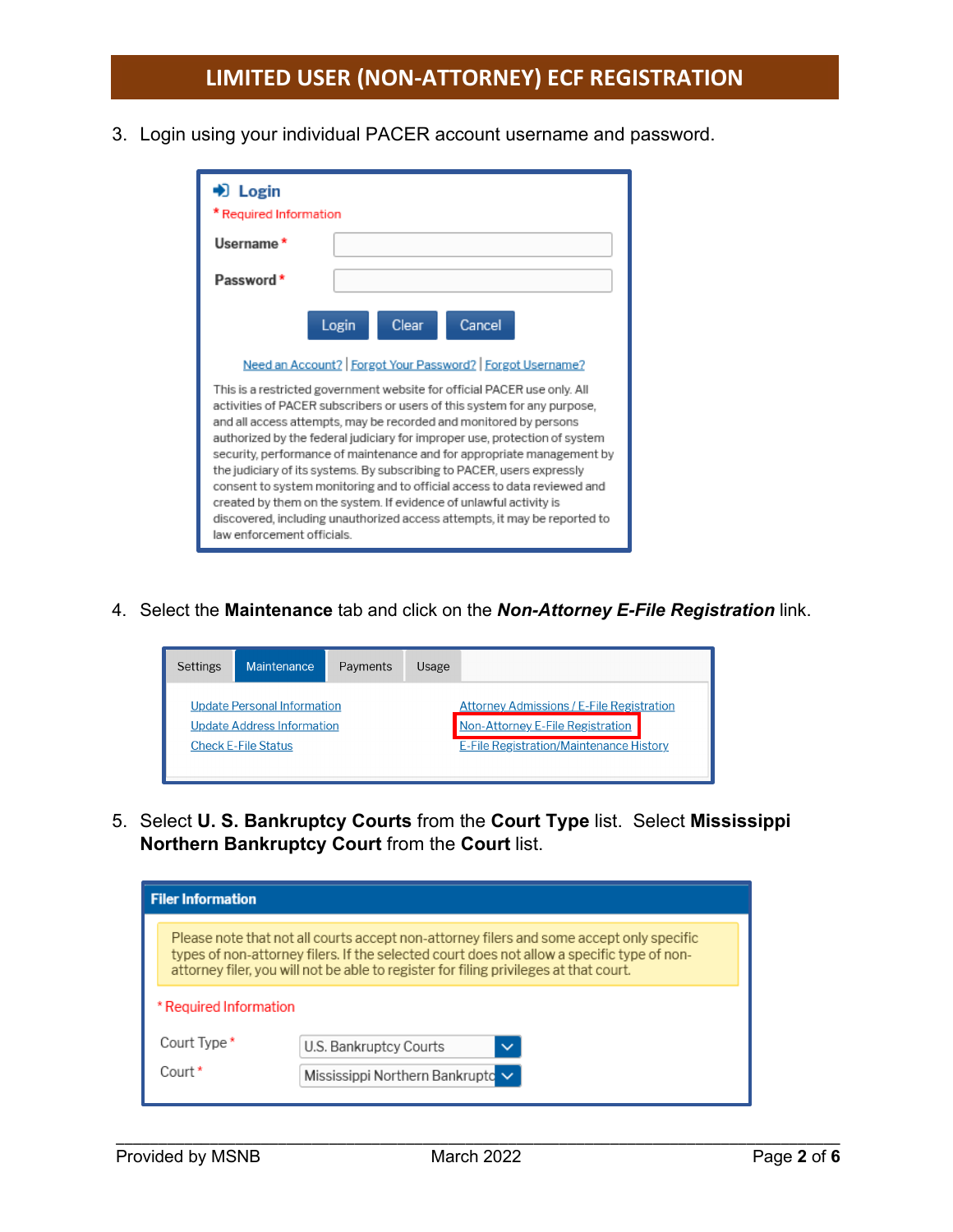6. Select the appropriate **Role in Court**, complete all required fields, and click **Next**:



- **Transcribers** should select **Court Reporter**.
- All other parties without a specific role listed should select **Creditor** and contact the Court at 662-369-2596 after submitting your registration request to provide your role information (i.e., auditor or accountant).
- 7. Enter your **Email Information** and click **Next**.

| <b>Delivery Method and Formatting</b>                                              |                                        |   |  |  |
|------------------------------------------------------------------------------------|----------------------------------------|---|--|--|
| Use a different email. Checking this will clear the primary<br>email fields below. |                                        |   |  |  |
| Primary Email*                                                                     |                                        | Ω |  |  |
| Confirm Email*                                                                     |                                        | Ω |  |  |
| Email Frequency*                                                                   | $\checkmark$<br>Select Email Frequency |   |  |  |
| Email Format*                                                                      | Select Email Format<br>$\checkmark$    |   |  |  |

**Note**: You may add a secondary email address to receive Notices of Electronic Filing (NEFs) from the Court after you have been approved for e-filing.

To add a Secondary Address:

- Login to the Court's CM/ECF system.
- From the menu bar go to *Utilities > Maintain Your ECF Account*.
- Click on *Email Information*, enter the secondary email address(es) in the spaces provided and check the box to send notices to the secondary address(es).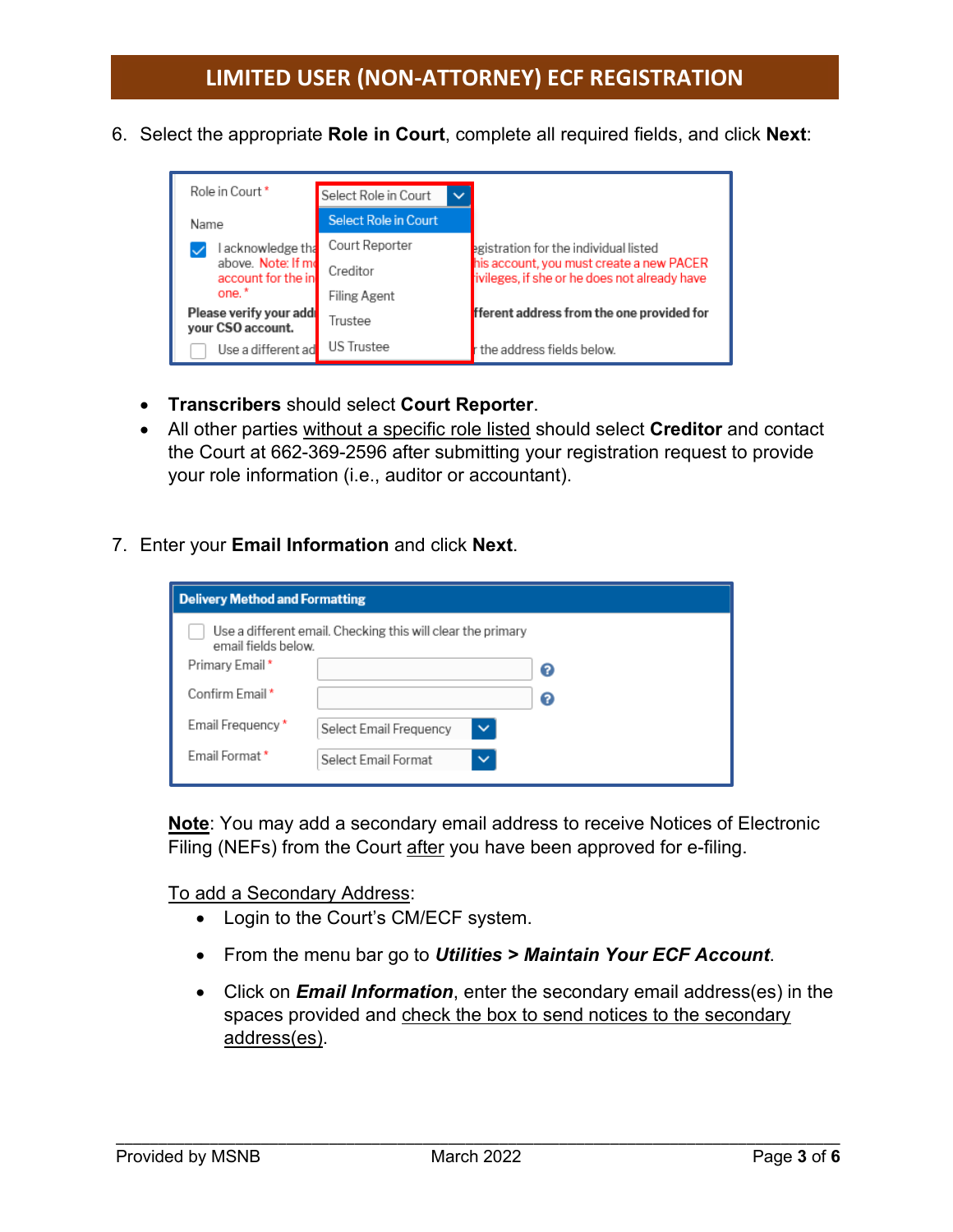8. The **Payment Information** section is **Optional**. Once you have finished entering payment information OR if you choose not to enter payment information, click **Next**.

| <b>Payment Information</b>                                                                                                                                                                                                                                                                          |  |  |  |
|-----------------------------------------------------------------------------------------------------------------------------------------------------------------------------------------------------------------------------------------------------------------------------------------------------|--|--|--|
| <b>NOTE:</b> Not all courts accept ACH payments. If the court to which you are making a<br>payment does not accept ACH, then ACH payments will not be available as an option<br>during payment. In addition, the PACER Service Center does not accept ACH payments<br>for PACER (case search) fees. |  |  |  |
| This section is optional. If you do not enter payment information here, you may do so later<br>by selecting the Make One-Time PACER Fee Payment option under the Payments tab.                                                                                                                      |  |  |  |
| Select your method of payment from the Add Credit Card and Add ACH Payment options<br>below. You may store up to three payment methods.                                                                                                                                                             |  |  |  |
| To designate a card as the default for e-filling or admissions fees, click the <b>Set default</b> link in<br>the box(es) below. To remove the card as a default, click the Turn off link.                                                                                                           |  |  |  |
| Add Credit Card Add ACH Payment                                                                                                                                                                                                                                                                     |  |  |  |
|                                                                                                                                                                                                                                                                                                     |  |  |  |
| <b>Back</b><br><b>Next</b><br>Cancel                                                                                                                                                                                                                                                                |  |  |  |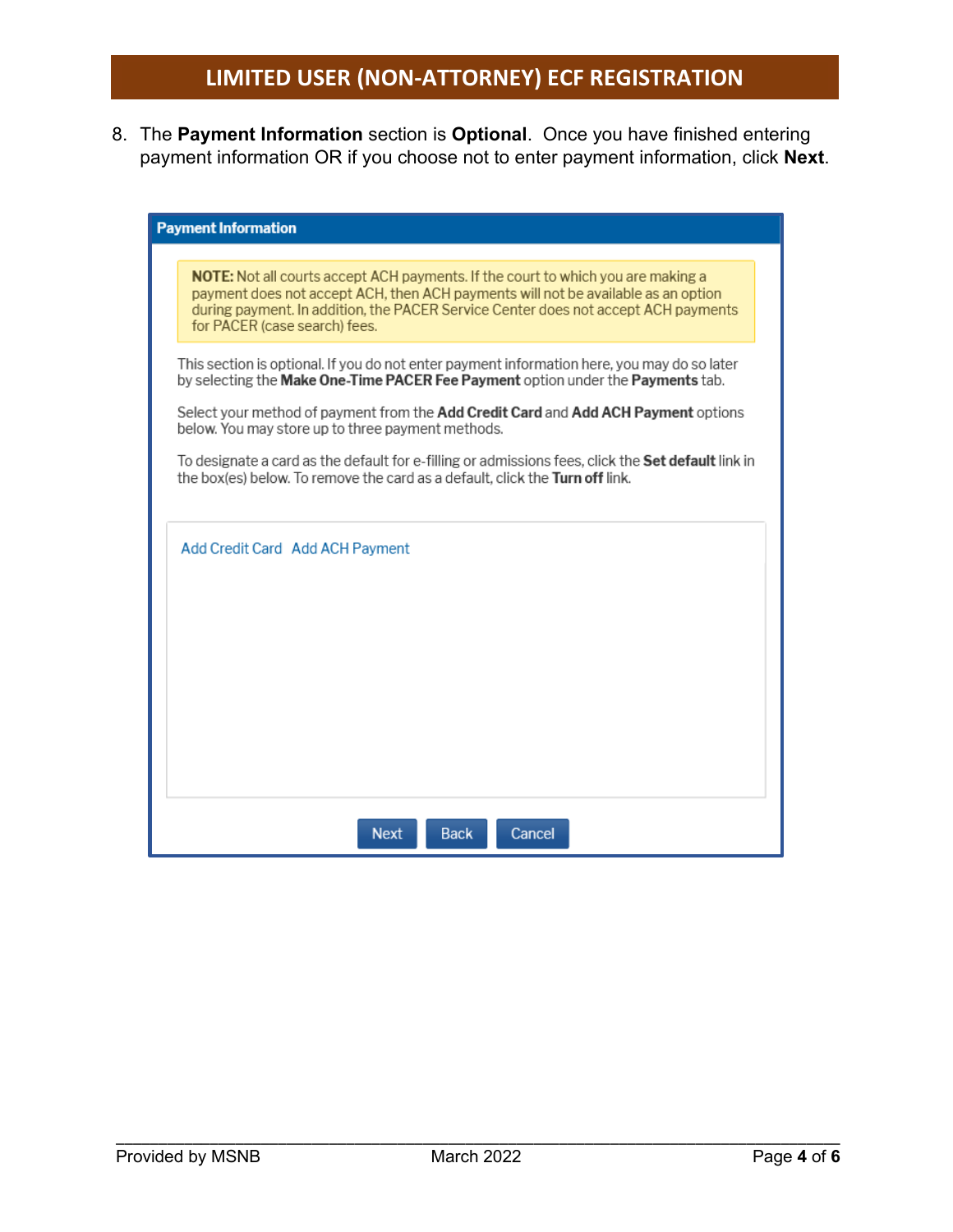9. After reviewing the e-filing terms and conditions and the Court's policies and procedures, click the boxes to acknowledge that you have done so and click **Submit**.



10.The **Confirmation Page** should display. Click **Done** to close the window.